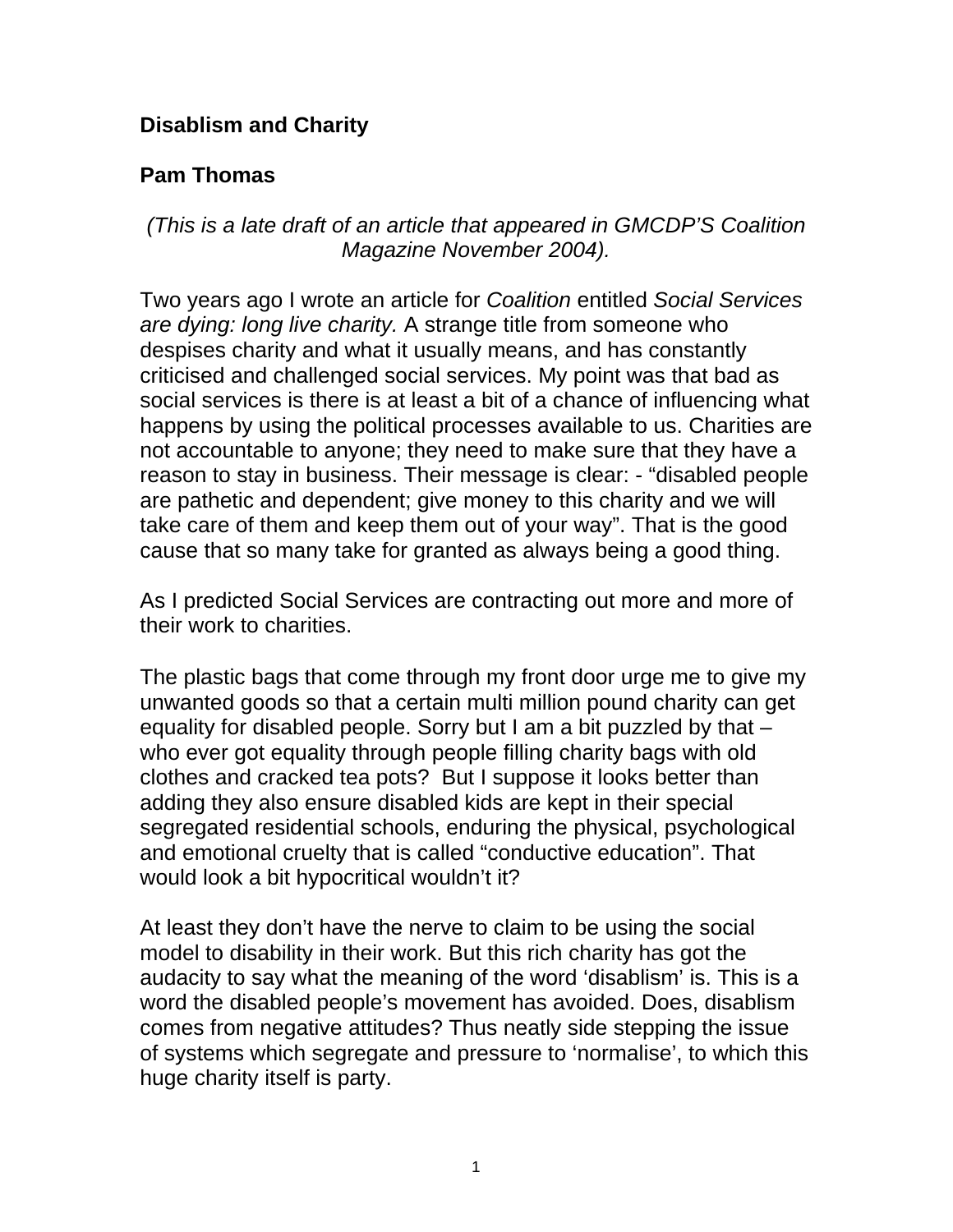For us the definition of disability refers to the way in which society does not take account of people with impairments and creates separate, segregated 'special' systems to keep us on the margins of society and pressurises us to conform to some mythical idea of 'normality'. Hey isn't that what the charity run schools and residential institutions (for people with profound and multiple disabilities) do? Oh yes so it is – so how come they have this side line of making a big thing of getting international support for their equality campaign? Maybe someone of world fame has not been given the full picture.

It is up to us as disabled people to define those words which apply to us – not some charity that keeps the segregation going. The very thing that will make sure we are never equal.

I think that we can use the social model of disability to say what disablism is and in doing so we need to lay claim to the definitions over any charity that peddle segregated services. We have come a long way since the original definitions were set out and the world is a different place. But our inequality and exclusion remains - perhaps it is time to update the definitions to be more in line with the way things are now.

How about:

**Disability** is what people with impairment experience as a result of not being taken into account by society.

**Disablism** is the practice of not taking account of people with impairments, (thus creating a false notion of normality, pressure to conform to this false notion and the separate development of people with impairments).

**Impairment** is certain differences of appearance or functioning of mind, body or senses that society deems to be abnormal.

I think it is worth thinking about.

When wealthy disability creating charities use their massive resources to ensure that mainstream schools welcome all disabled kids, that all new homes that are built are adaptable so that no